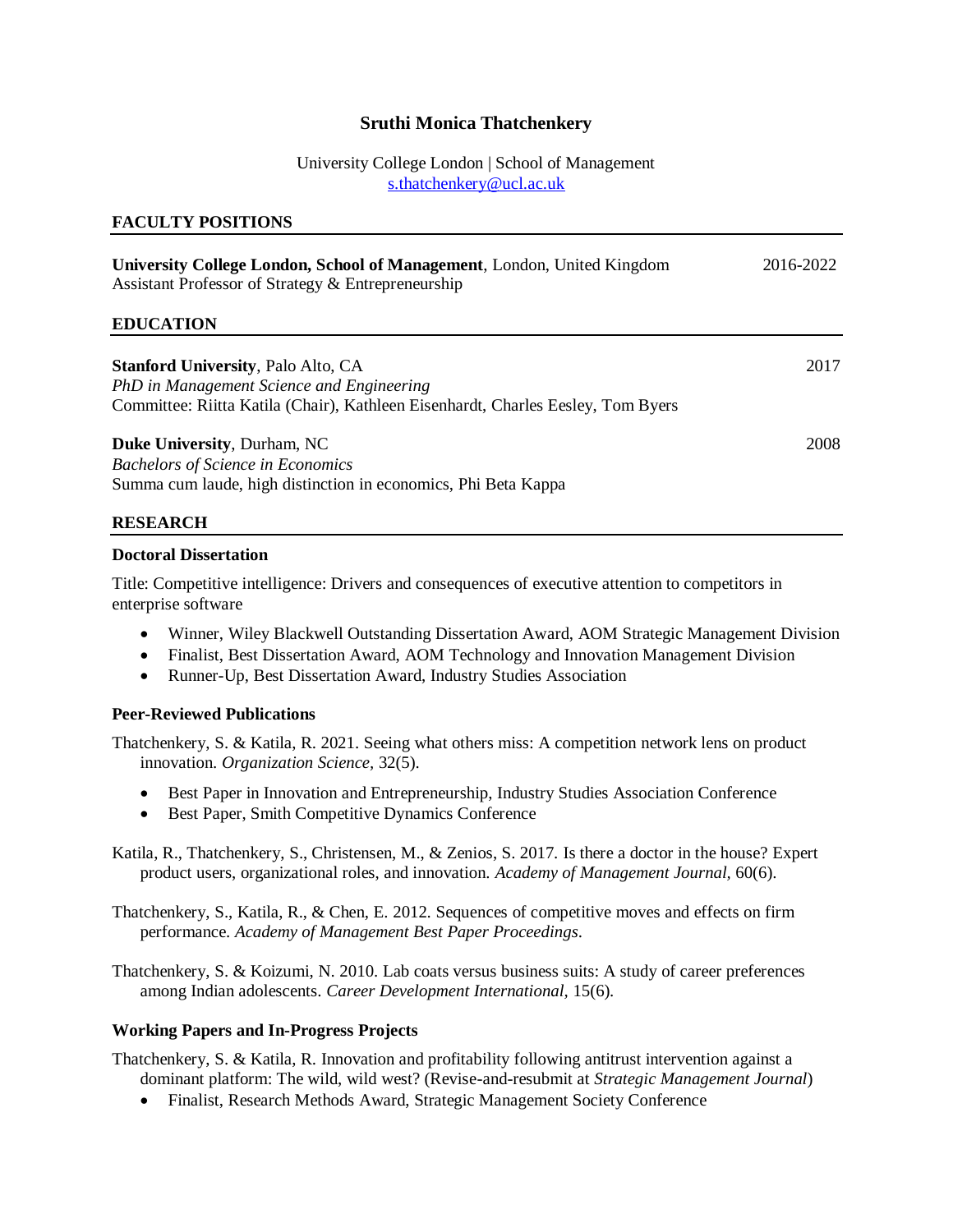- Out of left field: Competitive blind spots and awareness of peripheral competitors in infrastructure software firms (In preparation for submission to Academy of Management Journal)
- Make sure you're on the same page: Aligned competitive perception and renewal of collaboration (with H. Piezunka)

Familiarity breeds contempt? How similarity between CEOs leads to competition between firms

We've got rhythm: Temporal patterns of product R&D moves and effects on firm performance

Pay to play? User innovators' responses to platform owner entry in video game mods (data collection)

#### **Book Chapters**

Distant and local search (with R. Katila). *Palgrave Encyclopedia of Strategic Management*. Eds. D. Teece et al. New York: Palgrave Macmillan, 2013.

#### **AWARDS**

Finalist, Research Methods Award, Strategic Management Society Conference, 2021

Best Paper in Innovation and Entrepreneurship, Industry Studies Association Conference, 2020

Runner-Up, Rising Star Award, Industry Studies Association, 2020

Finalist, Best Dissertation Award, Technology and Innovation Management Division, Academy of Management, 2019

Winner, Wiley Blackwell Outstanding Dissertation Award, Strategic Management Division, Academy of Management, 2018

Runner-Up, Best Dissertation Award, Industry Studies Association, 2018

Best Paper, Smith Competitive Dynamics Conference, 2018

Outstanding Reviewer Award, Technology & Innovation Management Division, 2011

National Science Foundation Graduate Research Fellowship, 2011

Stanford Graduate Fellowship, 2010

#### **PRESENTATIONS**

Innovation and profitability following antitrust intervention against a dominant platform: The wild, wild west?

*Strategic Management Society Annual Meeting*. September 2021. *Academy of Management Annual Meeting.* August 2021. *Sumatra Ghoshal Conference, London Business School.* May 2021 *Wharton Mack Innovation Conference.* April 2021. *Stanford Digital Economy Forum.* November 2020.

Seeing what others miss: A competition network lens on product innovation *Strategic Management Society Annual Meeting*. Minneapolis. October 2019. *Academy of Management Annual Meeting*. Boston. August 2019.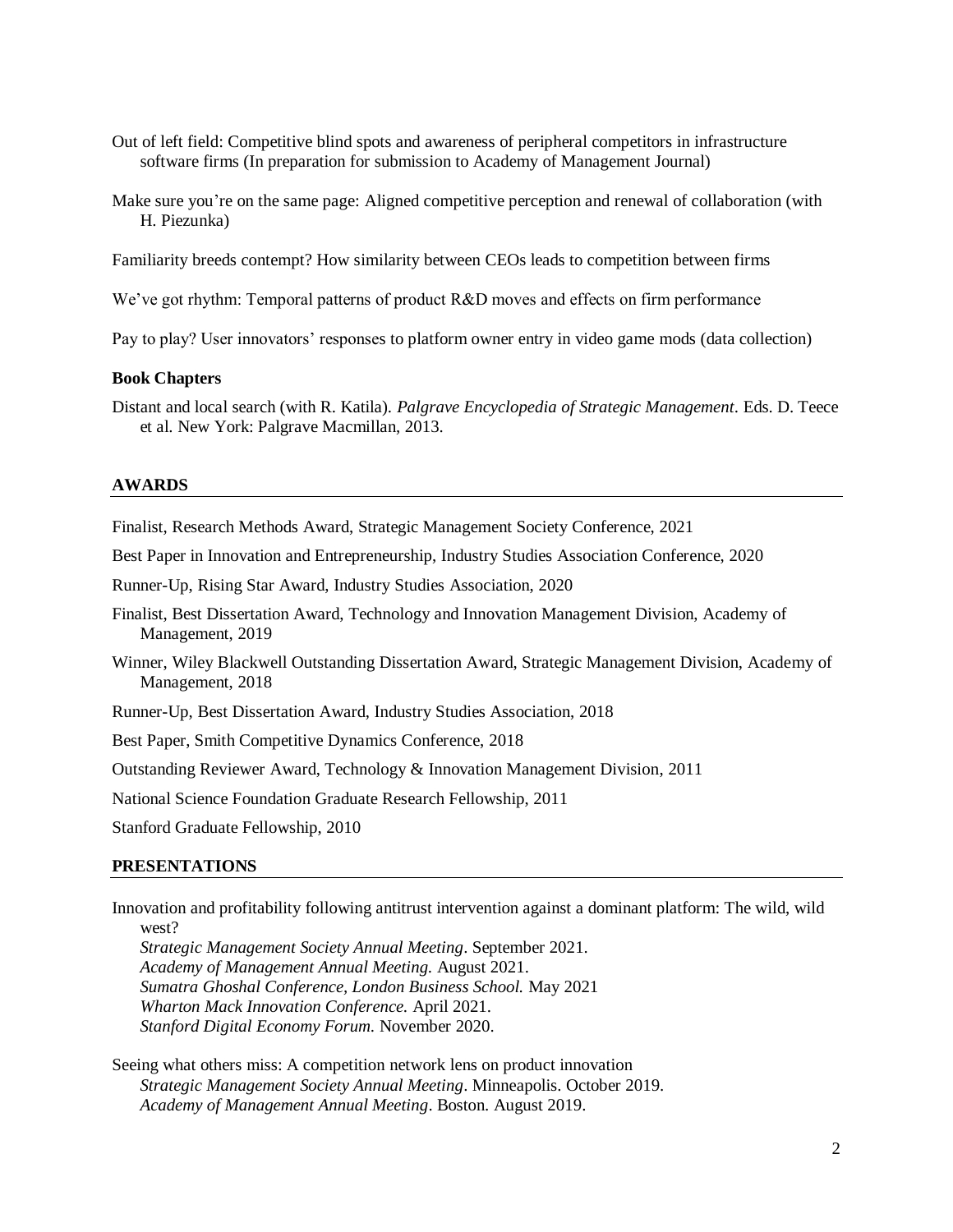*Smith Competitive Dynamics Conference.* Kingston. May 2018. *Frontiers in MOC and TIM Conference.* Zurich. June 2017. *DRUID Society Conference*. New York. June 2017.

- Out of left field: Awareness of fringe competitors in enterprise software *Strategic Management Society Annual Meeting*. Houston. October 2017. *Academy of Management Annual Meeting.* Atlanta. August 2017.
- Competitive intelligence: Executive attention to competitors in enterprise software (dissertation) *Strategic Management Society Annual Meeting*. Berlin. September 2016. *Academy of Management Annual Meeting.* Anaheim. August 2016. *Consortium for Competitiveness and Cooperation (CCC).* New York. April 2015. *INFORMS Annual Meeting*. San Francisco. November 2014.
- Is there a doctor in the house? The impact of users on medical device innovation *INFORMS Annual Meeting*. San Francisco. November 2014. *Academy of Management Annual Meeting*. Philadelphia. August 2014.
- Sequences of competitive moves and effects on firm performance *Strategic Management Society Annual Meeting*. Prague. October 2012. *Academy of Management Annual Meeting*. Boston. August 2012.
- Lab coats versus business suits: A study of career preferences among Indian high school students. *Academy of Management Annual Meeting*. Chicago. August 2009.
- Consumer preference for fuel efficiency and implications for hybrid-electric product development. *Academy of Management Annual Meeting*. Chicago. August 2009.

#### **INVITED SEMINARS**

| Rice University, Strategy & Environment                               | 2021 |
|-----------------------------------------------------------------------|------|
| Vanderbilt University, Strategy & Business Economics                  | 2021 |
| Dartmouth University, Management                                      | 2021 |
| University of Illinois-Chicago, Managerial Studies                    | 2021 |
| Tilburg University, Management                                        | 2019 |
| University of North Carolina-Chapel Hill, Strategy & Entrepreneurship | 2018 |
| Boston University, Strategy & Innovation                              | 2016 |
| New York University, Technology Management & Innovation               | 2016 |
| Harvard Business School, Technology & Operations Management           | 2016 |
| McGill University, Strategy & Organization                            | 2015 |
| University College London, Strategy & Entrepreneurship                | 2015 |
| Tulane University, Management                                         | 2015 |
|                                                                       |      |

#### **TEACHING**

### **Instructor (UCL School of Management)**

MSIN0092 – Technology & Digital Strategy (2021-22 rating: 5.0 out of 5.0)

### **Thesis Supervisor (UCL School of Management)**

BSc in Management Science – 10 theses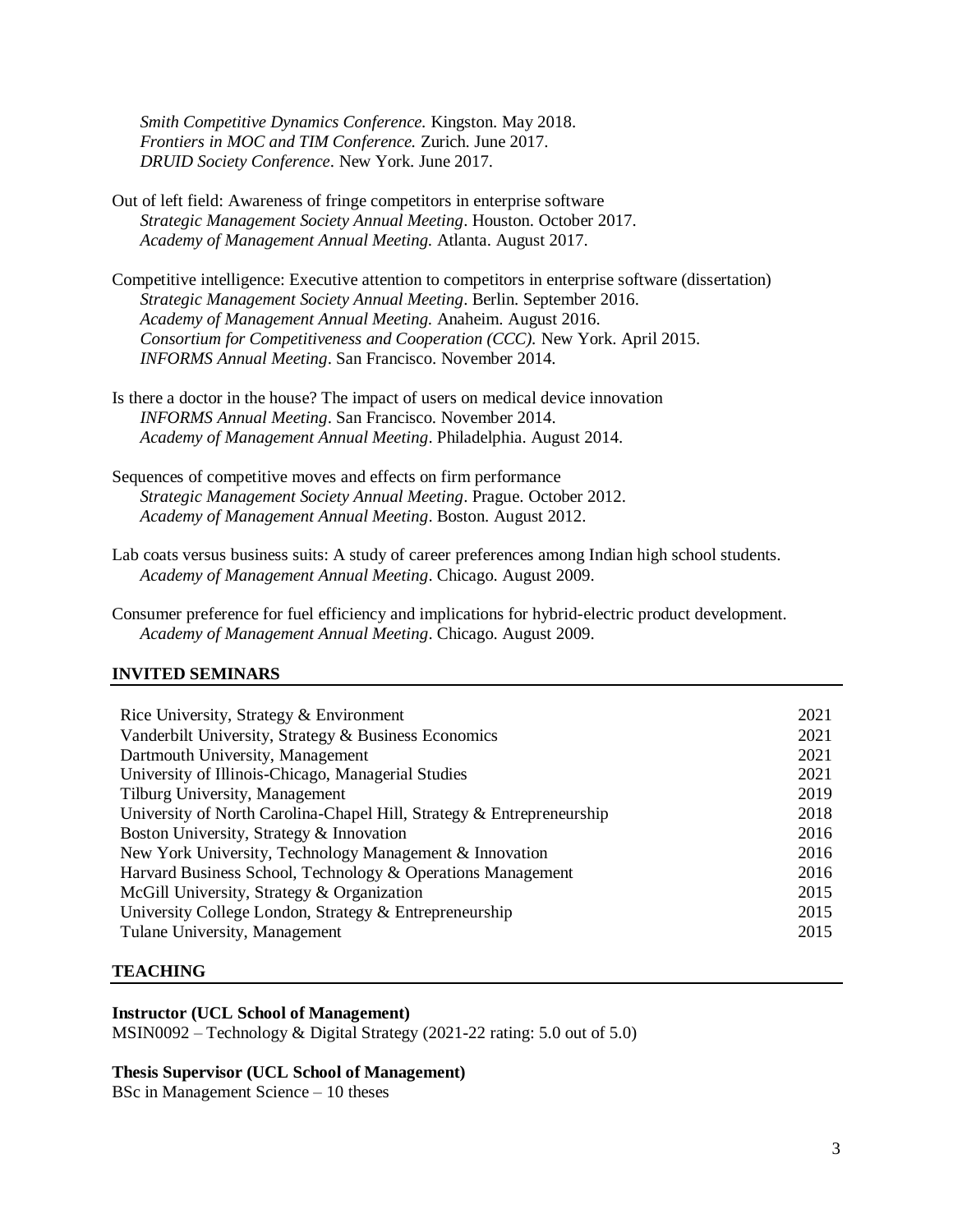BSc in Information Management for Business – 30 theses MSc in Management – 12 theses

## **Internal Examiner for PhD Viva or MRes Upgrade (UCL School of Management)**

Joe Ploog, Mar 2021 (MRes) Nilam Kaushik, Feb 2019 (PhD)

## **Teaching Assistant (Stanford)**

MS&E 270 – Strategy in High-Technology Companies MS&E 276 – Entrepreneurial Management and Finance MS&E 180 – Organizations: Theory and Management

### **Guest Instructor (Stanford)**

MS&E 190 – Methods and Models in Policy and Strategy

## **CONSORTIA**

*STR Junior Faculty Consortium.* Academy of Management Annual Meeting. Chicago. 2018. *Industry Studies Association PDW.* Industry Studies Association Conference. Seattle. 2018 *CS, CS, and K&I Junior Faculty PDW.* Strategic Management Society Annual Meeting. Houston. 2017. *TIM Junior Faculty Consortium.* Academy of Management Annual Meeting. Atlanta. 2017. *WCRS Doctoral Consortium*. West Coast Research Symposium. Seattle. 2015. *BPS Dissertation Consortium.* Academy of Management Annual Meeting. Vancouver. 2015. *Kauffman Doctoral Consortium*. Smith Entrepreneurship Research Conference. College Park. 2015. *Consortium on Competitiveness and Cooperation (CCC) Doctoral Conference.* New York. 2015. *BPS Doctoral Consortium*. Academy of Management Annual Meeting. Philadelphia. 2014. *WCRS Doctoral Consortium*. West Coast Research Symposium. Seattle. 2013. *TIM Doctoral Consortium.* Academy of Management Annual Meeting. Orlando. 2013. *SMS Doctoral Workshop.* Strategic Management Society Annual Meeting. Prague. 2012. *WCRS Doctoral Consortium.* West Coast Research Symposium. Seattle. 2011. *New Doctoral Student Consortium.* Academy of Management Annual Meeting. San Antonio. 2011.

## **SERVICE**

## **Ad-Hoc Reviewer**

Strategic Management Journal Organization Science Strategic Management Society, Annual and Special Meetings Academy of Management Annual Meeting

## **Consortia Organizer**

TIM Dissertation Workshop, 2020 (co-organizer) STR Managing Your Dissertation Workshop, 2019 (lead organizer)

## **Conference Session Chair or Discussant**

Academy of Management Annual Meeting, Boston, 2019 Smith Competitive Dynamics Conference, Kingston, 2018 Strategic Management Society Conference, Houston, 2017 DRUID Society Conference, New York, 2017 Academy of Management Annual Meeting, Philadelphia, 2014